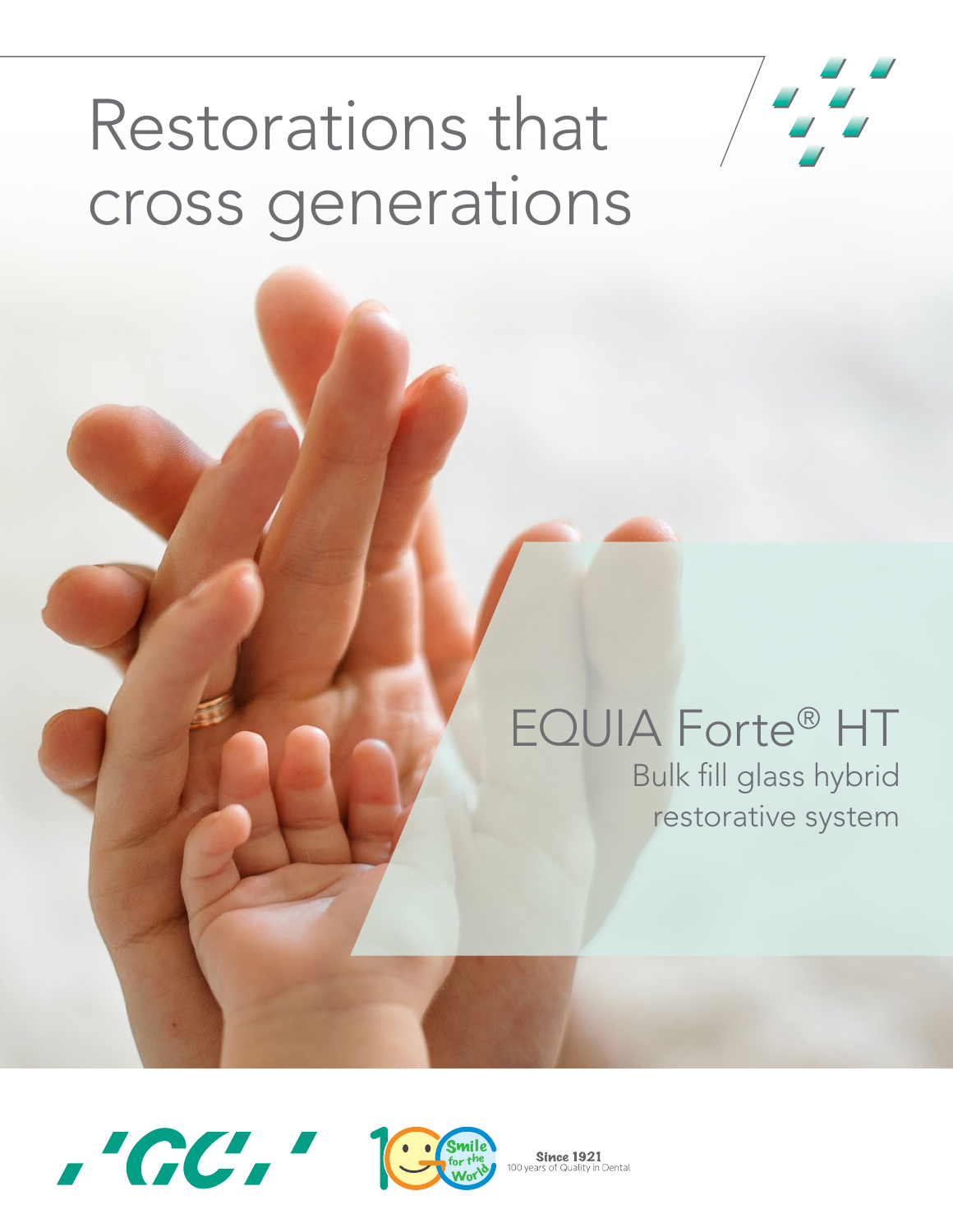# Restorations for all generations

Building on the success of EQUIA Forte®, the new EQUIA Forte® HT is a long-term bulk fill restorative system with enhanced mechanical properties, superior fluoride release, sound marginal seal and excellent handling. This makes EQUIA Forte® HT a versatile and durable restorative solution, ideal for patients of all ages, including pediatric, geriatric and high-risk caries patients.

## Glass hybrid technology

EQUIA® was first launched in 2007, and numerous clinical studies have demonstrated its clinical efficacy in Class I and II restorations\* ever since. In 2014, GC's new glass hybrid technology caused further considerable improvements, leading to the development of EQUIA Forte®. This restorative system combined a self-cure, bulk fill restorative, EQUIA Forte® Fil, laminated with a nano-filled, self-adhesive resin coat, EQUIA Forte® Coat. The new glass hybrid innovation was achieved through introduction of ultra-fine highly reactive glass and highmolecular weight polyacrylic acid powders within conventional glass which ensures advanced mechanical properties with improved flow and non-sticky handling. The nano-filled, self-adhesive resin, EQUIA Forte® Coat, ensures optimized marginal seal and wear resistance. \*See technique guide for suggested cavity preparations.

Surface-treated FAS (Fluoro Alumino Silicate) glass Highly reactive surfacetreated fine FAS glass High-molecular-weight polyacrylic acid Polyacrylic acid



EQUIA Forte® Fil and EQUIA Forte® HT Fil advanced glass hybrid technology



EQUIA® Fil

### Taking glass hybrid to the next level

The strength and handling are further improved in EQUIA Forte® HT by developing an intelligent control of distribution and interaction of these glass particles. Also, EQUIA Forte® Coat is now available in an ergonomic flip-top bottle that minimizes waste.

The result? A strong restorative with prolonged working time and superb handling that is excellent for bulk-fill placement, even in loadbearing Class II restorations.<sup>\*</sup>

\*See technique guide for suggested cavity preparations.



#### Improved translucency

Pushing the boundaries of glass hybrid technology even further, EQUIA Forte® HT has a perfectly adapted translucency for better looking posterior restorations. The refractive index of the fillers has been adapted to the matrix. As a result, the final restorations look more natural and aesthetic<sup>7</sup>.





EQUIA Forte® HT Fil Shade A2

EQUIA Forte® Fil Shade A2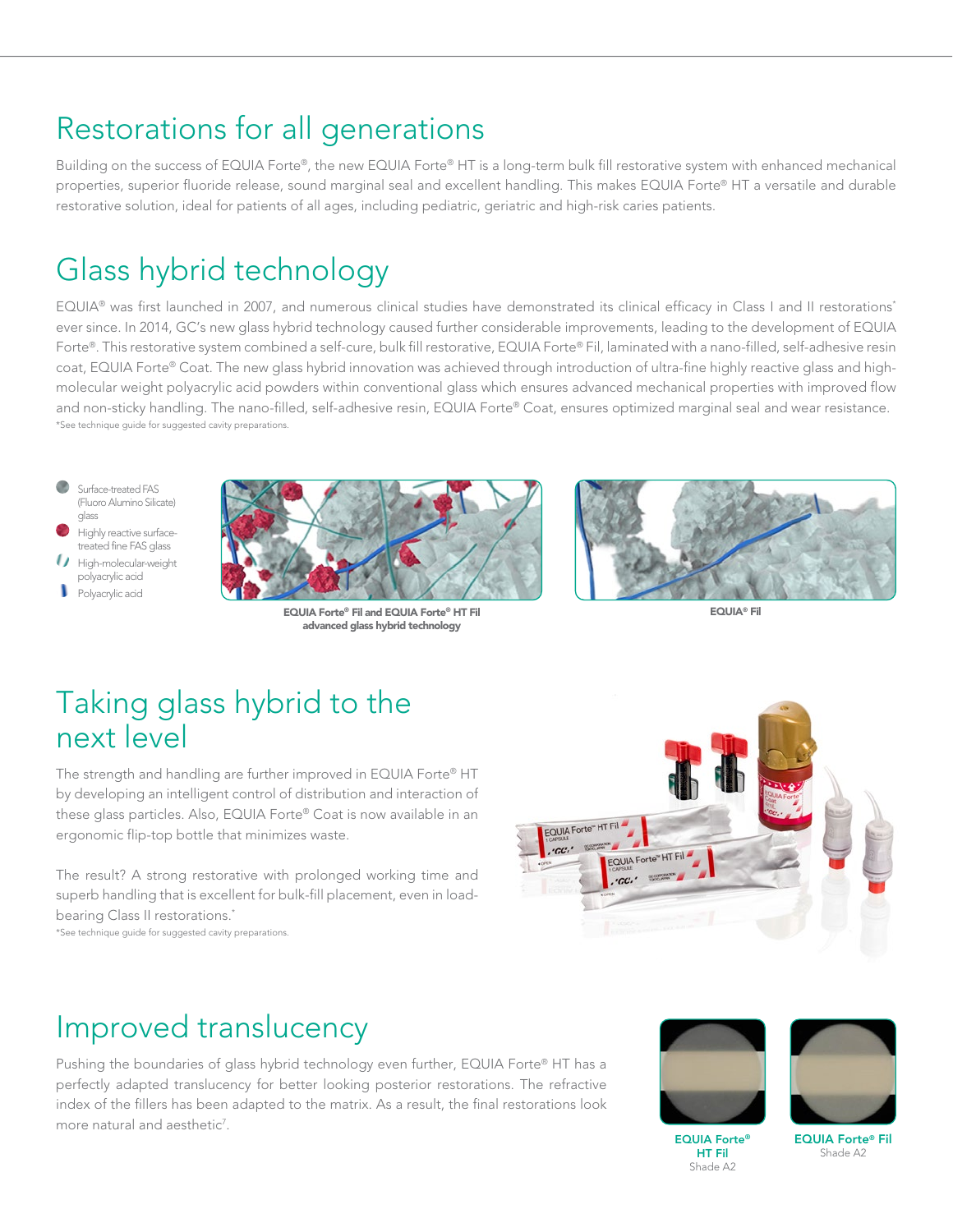### Strong & durable

Glass hybrid systems offer the strength of the latest innovative glasses combined with the wear resistance of a filled coating. The unique synergy between the coating and the restorative material improves the durability and wear resistance of the restorations.<sup>4</sup>



EQUIA Forte® HT is indicated for stress-bearing Class II cavities\*.



Source: University of Siena, Italy. Publication in preparation.

## Superior fluoride release

EQUIA Forte® HT exhibits not only high but prolonged fluoride release. As seen in the graph, EQUIA Forte® HT provides superior fluoride release than that of many restoratives. This class of restoratives can be used in conjunction with MI Paste Plus® and MI Paste® ONE to recharge fluoride content<sup>8</sup>.





Source: GC R&D, Japan, 2018. Data on file.



Source: GC R&D, Japan, 2018. Data on file.

†Ketac™† is a trademark of 3M. Riva™† is a trademark of SDI Limited. ChemFil®† Rock is I Netach is a trademark of Sivil Kivan in standardian of SDT Limited. Chemining Nock is<br>In registered trademark of Dentsply Sironal lonoStar®† Plus is a registered trademark of VOCO GmbH.

#### Excellent biocompatibility & biomimetic properties

EQUIA Forte® HT exhibits a strong chemical bond to tooth providing exceptional marginal seal. The isolation is not needed as the bond 200 strength is not compromised even in presence of saliva. Since no etchant is used, there is virtually no post-operative sensitivity. Due to its hydrophilic nature and similar coefficient of thermal expansion to dentin, it is an excellent biomimetic material. It is not only a tooth-Days friendly option but also an environment-friendly solution, making it a great choice for multiple clinical situations including as an amalgam alternative.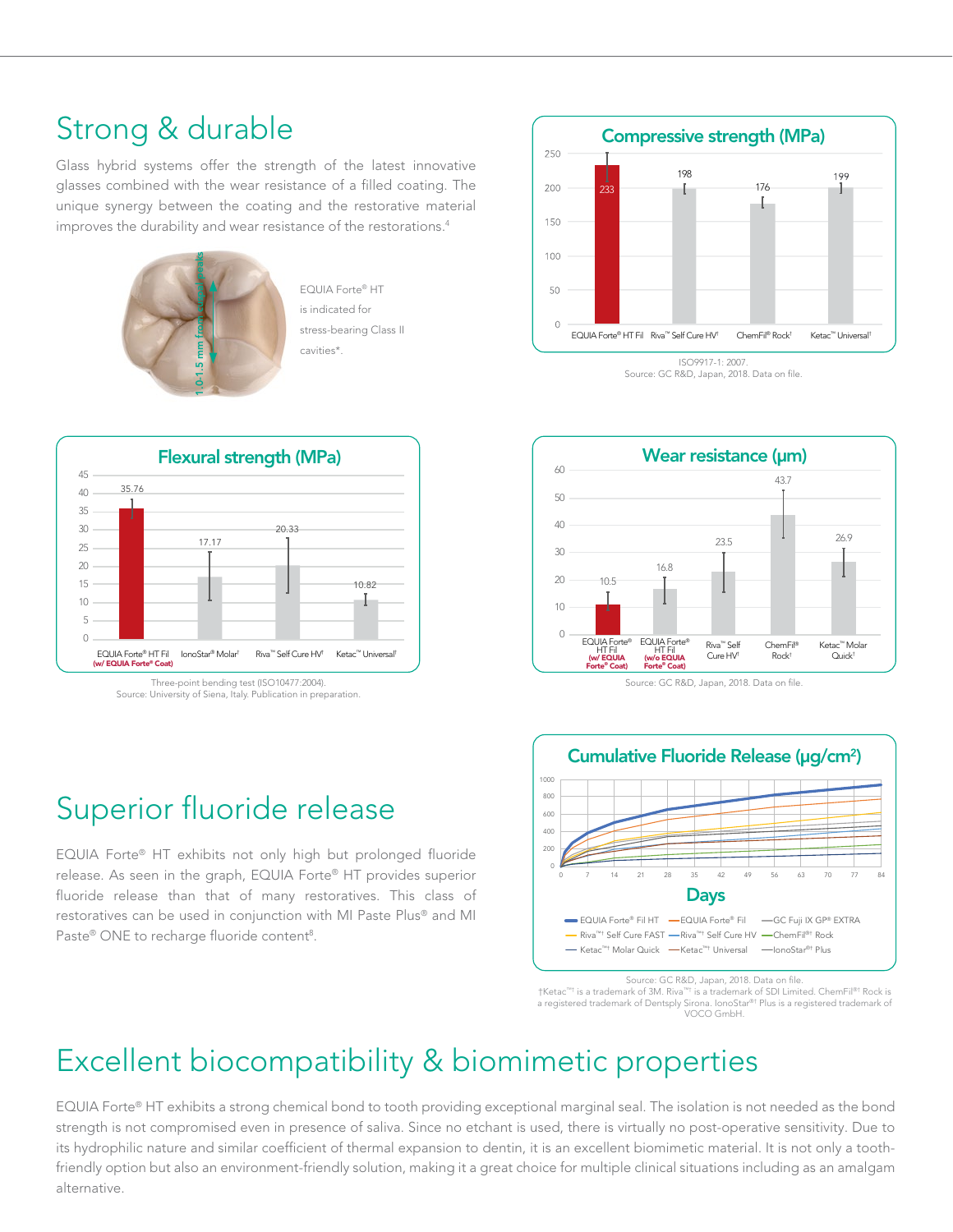## Fast & easy placement

EQUIA Forte® HT has been designed to make your daily restorative work as light and efficient as possible. Since rubber dam placement and adhesive application are obsolete, the restoration can be finished in no time. It is a material that is easy to use, yet the longevity is not compromised.



### EQUIA Forte® HT, your best partner for posterior restorations





*Courtesy of Dr. Z Bilge Kütük, Turkey*

Main indications for EQUIA Forte® HT

## Long-term proven clinical performance

EQUIA Forte® HT is a reliable system based on 12 years of clinical experience with EQUIA®.

The longevity of posterior EQUIA® restorations has been proven in many independent, long-term clinical studies<sup>1-5</sup> showing after 6 years a success rate of 100% for Class I restorations<sup>2-3</sup> and between 92.3% and 98.7% for Class II<sup>1-3,9.</sup>

- 1. Gurgan et al. A randomized controlled 10 years follow up of a glass ionomer restorative material in class I and class II cavities, J Dent. 2019 Jul 25. pii: S0300-5712(19)30157-5.
- 2. Gurgan *et al.* Clinical performance of a glass ionomer restorative system: a 6-year evaluation. Clin Oral Investig. 2017;21(7):2335-2343. EQUIA® vs. composite
- 3. Türkün *et al.* A Prospective Six-Year Clinical Study Evaluating Reinforced Glass Ionomer Cements with Resin Coating on Posterior Teeth: Quo Vadis? Oper Dent. 2016;41(6):587-598

#### EQUIA® vs. Riva™ Self Cure†

- 4. Basso *et al.* 7 Years, Multicentre, Clinical Evaluation on 154 Permanent Restorations Made With a Glassionomer-based Restorative System. J Dent Res. 2016;95 Spec Issue B: #0446.
- 5. Klinke T. *et al.* Clinical performance during 48 months of two current glass ionomer restorative systems with coatings: a randomized clinical trial in the field. Trials. 2016;17(1):239. doi: 10.1186/s13063-016-1339-8. EQUIA® vs. glass ionomer with conventional coating
- 6. Gurgan *et al.* 12-month Clinical-performance of a Glass-hybrid-restorative in Non-caries-cervical-lesions of Patients With Bruxism. J Dent Res. 2018; 97 Spec Issue A: #0235. **EQUIA Forte<sup>®</sup> vs. composite**
- 7. Shimada *et al.* Evaluation of Mechanical Properties of New GI-restorative (EQUIA Forte® HT). J Dent Res. 2019; 98 Spec Issue A: #3662.
- 8. Y. Hokii *et al.* Fluoride Ion Release/Recharge Behavior of Ion-Releasing Restorative Materials, Dental Materials, Volume 35, Supplement 1, 2019 (Accepted for publication).
- 9. Literature review, presented at IADR 2019 by Prof Soraya Coelho Leal.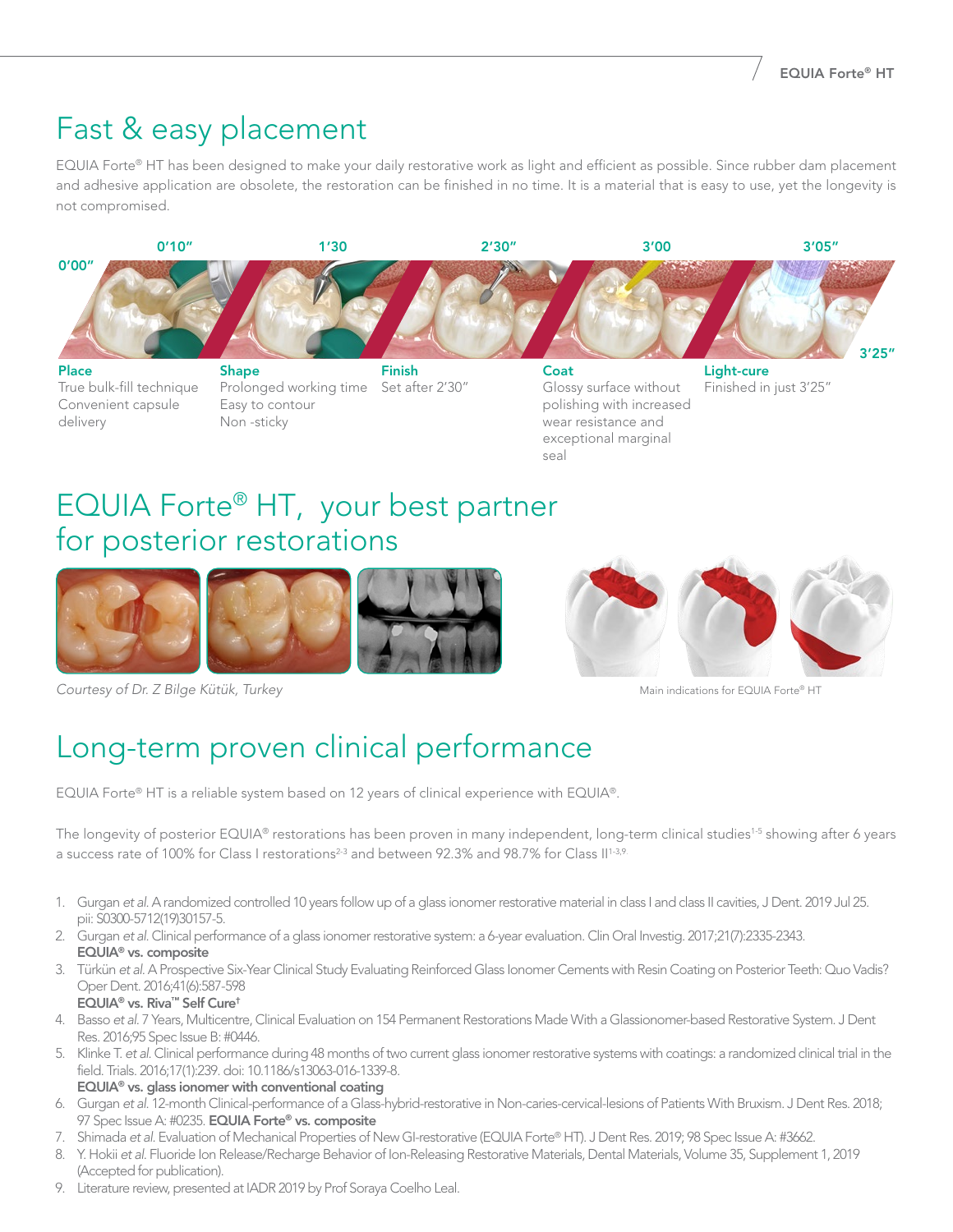# Clinical cases

### A strong & biomimetic amalgam alternative

The material can be placed in bulk and is easy to pack & contour. It takes only 3'25" to complete your restorations!\* ming average procedure times follo





*Courtesy of Dr. Victor Cedillo Felix, San Diego, CA.*





# Restoration of a posterior tooth in a high risk caries patient

The moisture tolerant adhesion of EQUIA Forte® HT enables easy restoration of deep cavities, even when a rubber dam cannot be placed. The use of sectional matrix will contribute to the longevity of the restorations.









*Courtesy of Dr. Z Bilge Kütük, Turkey*

# Restoration of sensitive, hypomineralized MIH teeth

The chemical adhesion of the material – even to untreated dentine - offers a more sustainable solution in situations where bonding is compromised. The material can be easily placed after partial manual caries removal, making it easier to use in hypersensitive patients or patients having molar incisor hypoplasia (MIH).



*Courtesy of Dr. P. Rouas, France*

#### **EQU**

| <b>EQUIA Forte<sup>®</sup> HT Intro Kit</b> |              |                             |                                                                                          |  |
|---------------------------------------------|--------------|-----------------------------|------------------------------------------------------------------------------------------|--|
|                                             |              |                             | Contains: 48 EQUIA Forte® HT Capsules (Powder 0.4g, Liquid: 0.13g (0.10mL) per capsule), |  |
|                                             |              |                             | one EQUIA Forte® Coat (4mL) bottle, 1 CAVITY CONDITIONER (GC) (5.7mL).                   |  |
| 453001 A1 HT 453002 A2 HT                   |              | 453003 A3 HT 453004 A3.5 HT |                                                                                          |  |
| 453006 B1 HT                                | 453007 B2 HT | 453008 B3 HT 453009 C4 HT   |                                                                                          |  |
| 453005 Assorted                             |              |                             |                                                                                          |  |

#### EQUIA Forte® HT Fil Refill

|                 |                          |                             | Contains: 48 EQUIA Forte® HT Capsules (Powder 0.4q, Liquid: 0.13q (0.10mL) per capsule). |
|-----------------|--------------------------|-----------------------------|------------------------------------------------------------------------------------------|
| 453010 A1 HT    | 453011 A2 HT             | 453012 A3 HT 453013 A3.5 HT |                                                                                          |
| 453014 B1 HT    | 453015 B <sub>2</sub> HT | 453016 B3 HT                | 453017 C4 HT                                                                             |
| 453000 Assorted |                          |                             |                                                                                          |





#### 452500 EQUIA Forte® Coat Bottle Refill Contains: One EQUIA Forte® Coat (4mL) bottle.

452505 EQUIA Forte® Coat Unit Dose Refill Contains: 50 EQUIA Forte® Coat (0.1mL each) unit doses, 50 Micro-Tip Applicators and one Applicator Holder.

000110 CAVITY CONDITIONER (GC) Contains: One (5.7mL) bottle.

013764 NEW GC CAPSULE APPLIER V Contains: One capsule applier.